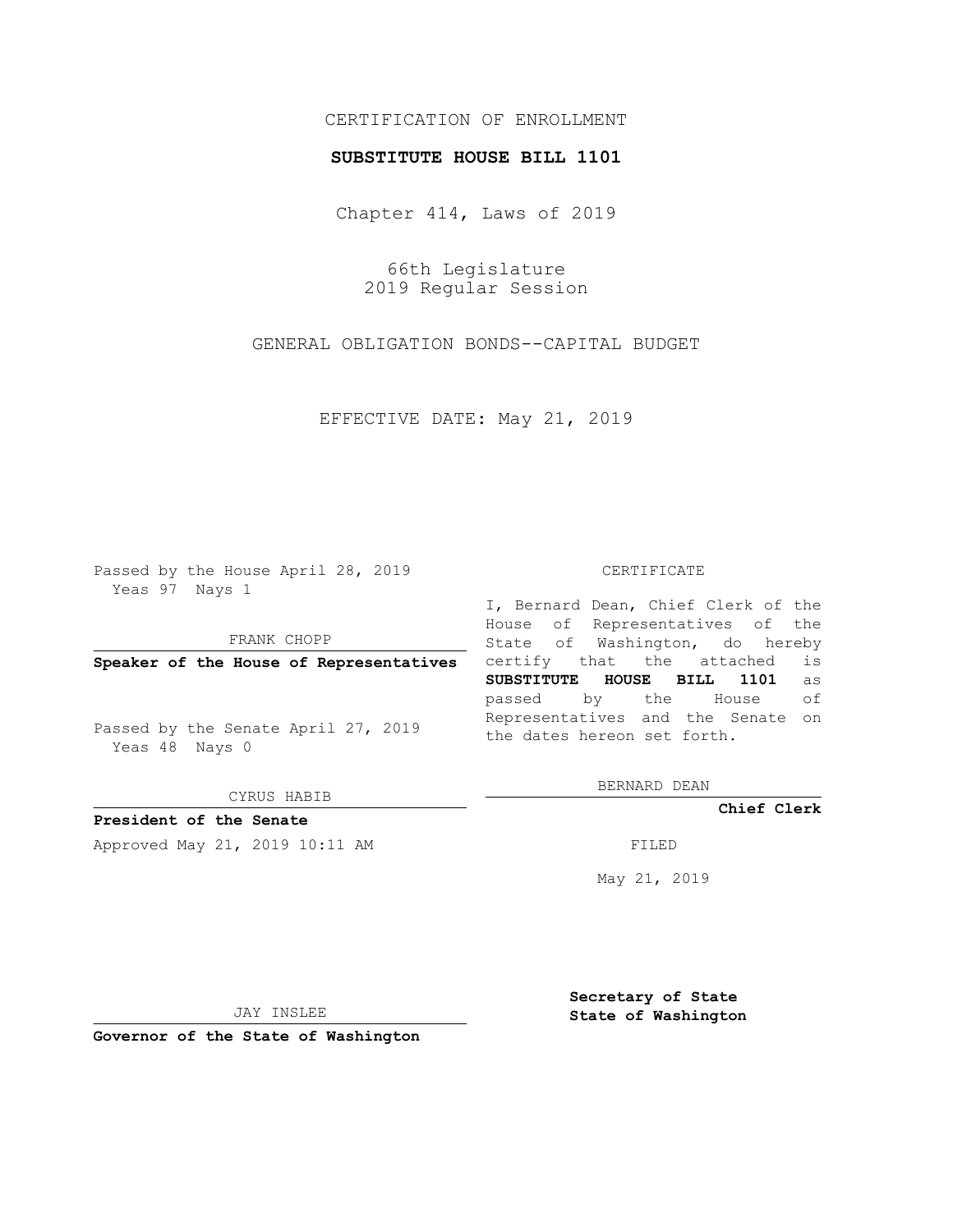## **SUBSTITUTE HOUSE BILL 1101**

AS AMENDED BY THE SENATE

Passed Legislature - 2019 Regular Session

# **State of Washington 66th Legislature 2019 Regular Session**

**By** House Capital Budget (originally sponsored by Representative Tharinger; by request of Office of Financial Management)

READ FIRST TIME 04/02/19.

 AN ACT Relating to state general obligation bonds and related accounts; adding new sections to chapter 43.100A RCW; and declaring 3 an emergency.

BE IT ENACTED BY THE LEGISLATURE OF THE STATE OF WASHINGTON:

 NEW SECTION. **Sec. 1.** For the purpose of providing funds to finance the projects described and authorized by the legislature in the omnibus capital and operating appropriations acts for the 2017-2019 and 2019-2021 fiscal biennia, and all costs incidental thereto, the state finance committee is authorized to issue general obligation bonds of the state of Washington in the sum of three billion two hundred million nine hundred twenty-six thousand dollars, 12 or as much thereof as may be required, to finance these projects and all costs incidental thereto. Bonds authorized in this section may be sold at such price as the state finance committee shall determine. No bonds authorized in this section may be offered for sale without prior legislative appropriation of the net proceeds of the sale of the bonds.

 NEW SECTION. **Sec. 2.** (1) The proceeds from the sale of bonds authorized in section 1 of this act shall be deposited in the state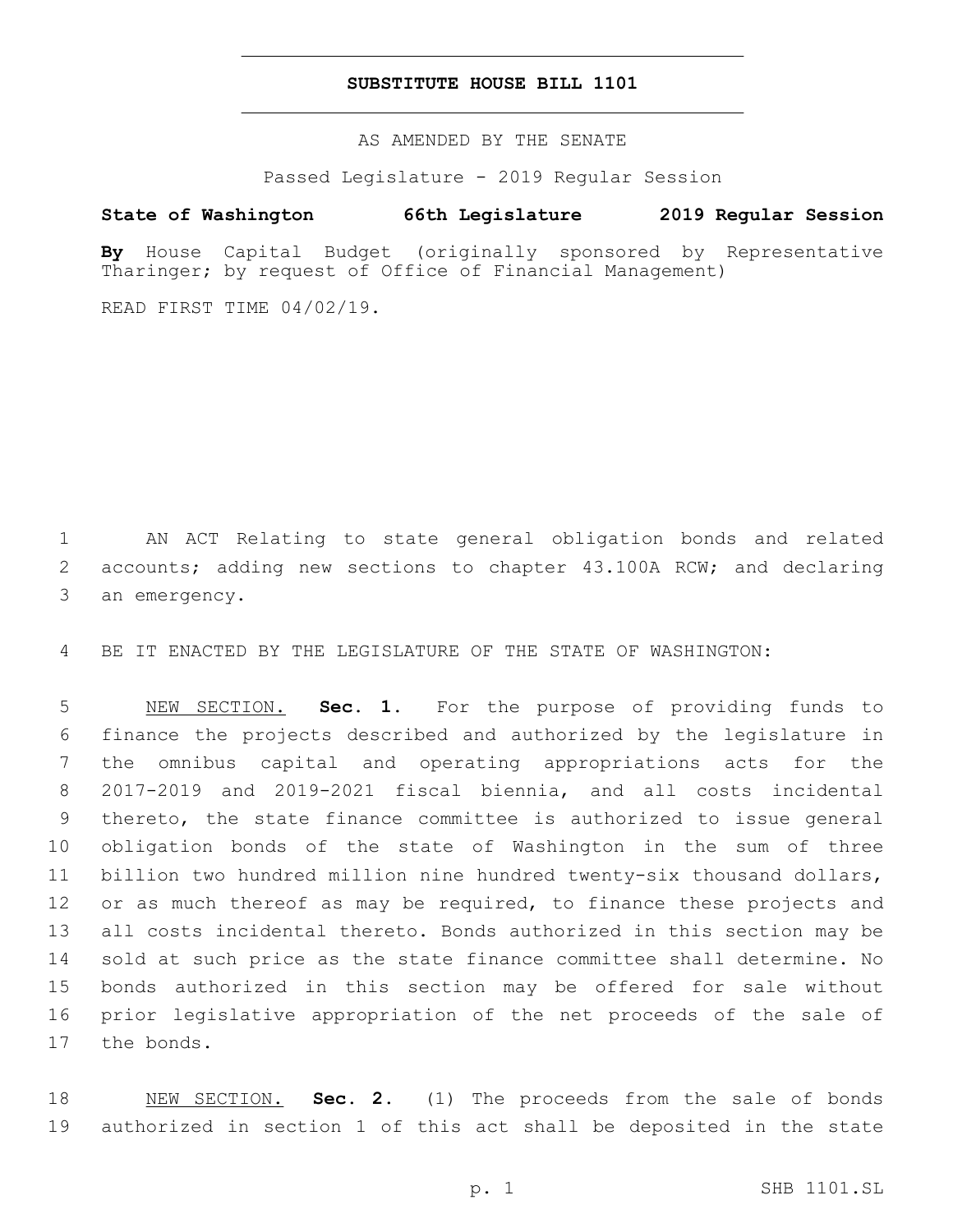building construction account created by RCW 43.83.020. The proceeds 2 shall be transferred as follows:

 (a) Three billion twenty-four million two hundred ninety-two thousand dollars to remain in the state building construction account 5 created by RCW 43.83.020;

 (b) One hundred seventy-six million six hundred thirty-four thousand dollars to the state taxable building construction account. All receipts from taxable bonds issued are to be deposited into the account. If the state finance committee deems it necessary or advantageous to issue more than the amount specified in this subsection (1)(b) as taxable bonds in order to comply with federal internal revenue service rules and regulations pertaining to the use of nontaxable bond proceeds or in order to reduce the total financing costs for bonds issued, the proceeds of such additional taxable bonds shall be transferred to the state taxable building construction account in lieu of any transfer otherwise provided by this section. If the state finance committee determines that a portion of the amount specified in this subsection (1)(b) as taxable bonds may be issued as nontaxable bonds in compliance with federal internal revenue service rules and regulations pertaining to the use of nontaxable bond proceeds, then such bond proceeds shall be transferred to the state building construction account in lieu of the transfer to the state taxable building construction account otherwise provided by this subsection (1)(b). The state treasurer shall submit written notice to the director of financial management if it is determined that any such additional transfer to the state taxable building construction account is necessary or that a transfer from the state taxable building construction account to the state building construction account may be made. Moneys in the account may be spent 30 only after appropriation.

 (2)(a) The treasurer shall transfer bond proceeds deposited in the state building construction account into the outdoor recreation account created by RCW 79A.25.060, the habitat conservation account created by RCW 79A.15.020, the farm and forest account created by RCW 79A.15.130, and the early learning facilities development account created by RCW 43.31.569, at various times and in various amounts necessary to support authorized expenditures from those accounts.

 (b) The treasurer shall transfer bond proceeds deposited in the state taxable building construction account into the early learning facilities revolving account created by RCW 43.31.569, at various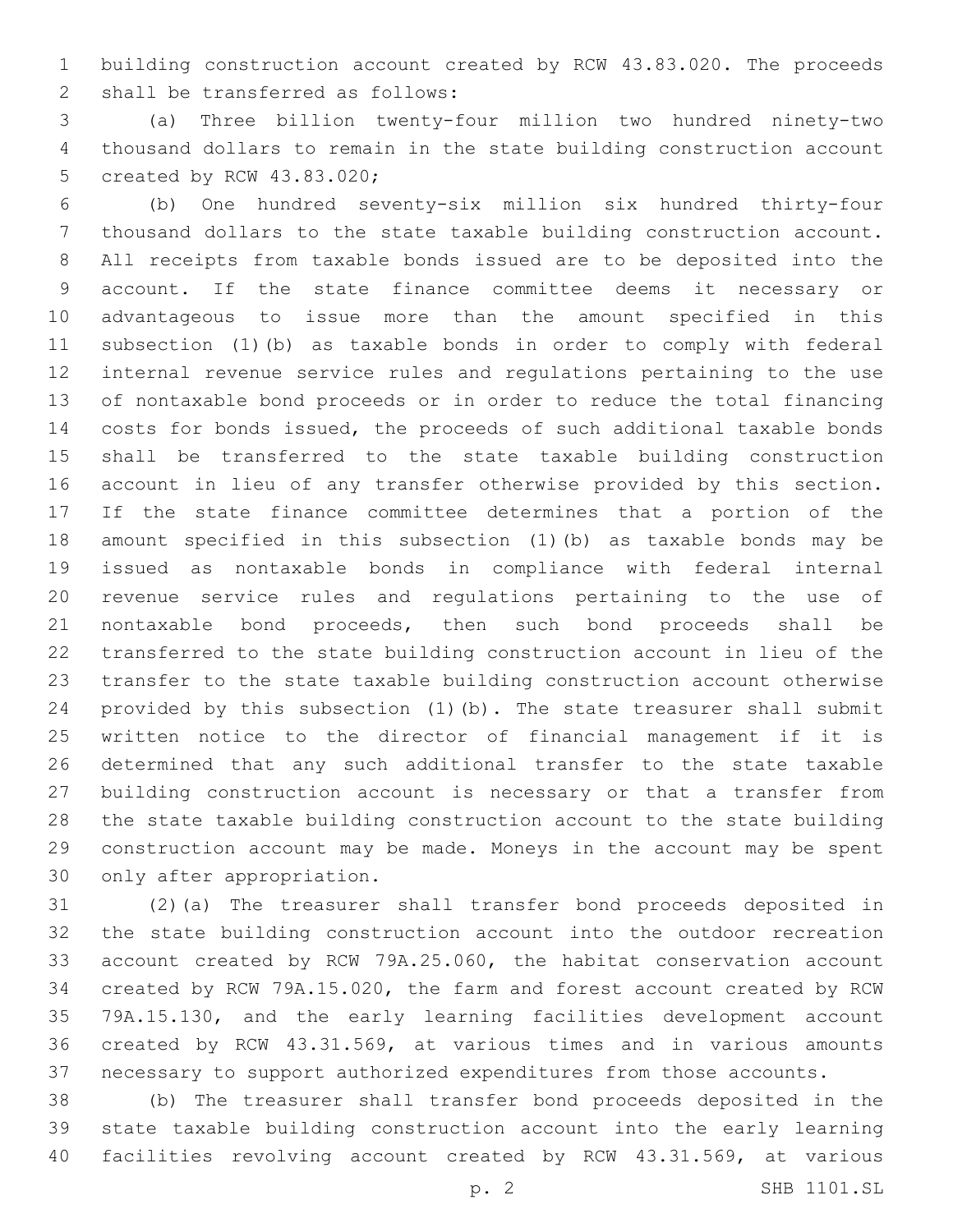times and in various amounts necessary to support authorized 2 expenditures from that account.

 (3) These proceeds shall be used exclusively for the purposes specified in this section and for the payment of expenses incurred in the issuance and sale of the bonds issued for the purposes of this section, and shall be administered by the office of financial 7 management subject to legislative appropriation.

 NEW SECTION. **Sec. 3.** (1) The debt-limit general fund bond retirement account shall be used for the payment of the principal of and interest on the bonds authorized in section 1 of this act.

 (2) The state finance committee shall, on or before June 30th of each year, certify to the state treasurer the amount needed in the ensuing twelve months to meet the bond retirement and interest requirements on the bonds authorized in section 1 of this act.

 (3) On each date on which any interest or principal and interest payment is due on bonds issued for the purposes of section 2 (1) and (2) of this act the state treasurer shall withdraw from any general state revenues received in the state treasury and deposit in the debt-limit general fund bond retirement account an amount equal to the amount certified by the state finance committee to be due on the 21 payment date.

 NEW SECTION. **Sec. 4.** (1) Bonds issued under section 1 of this act shall state that they are a general obligation of the state of Washington, shall pledge the full faith and credit of the state to the payment of the principal thereof and the interest thereon, and shall contain an unconditional promise to pay the principal and interest as the same shall become due.

 (2) The owner and holder of each of the bonds or the trustee for the owner and holder of any of the bonds may by mandamus or other appropriate proceeding require the transfer and payment of funds as 31 directed in this section.

 NEW SECTION. **Sec. 5.** The legislature may provide additional means for raising moneys for the payment of the principal of and interest on the bonds authorized in section 1 of this act, and sections 2 and 3 of this act shall not be deemed to provide an exclusive method for the payment.